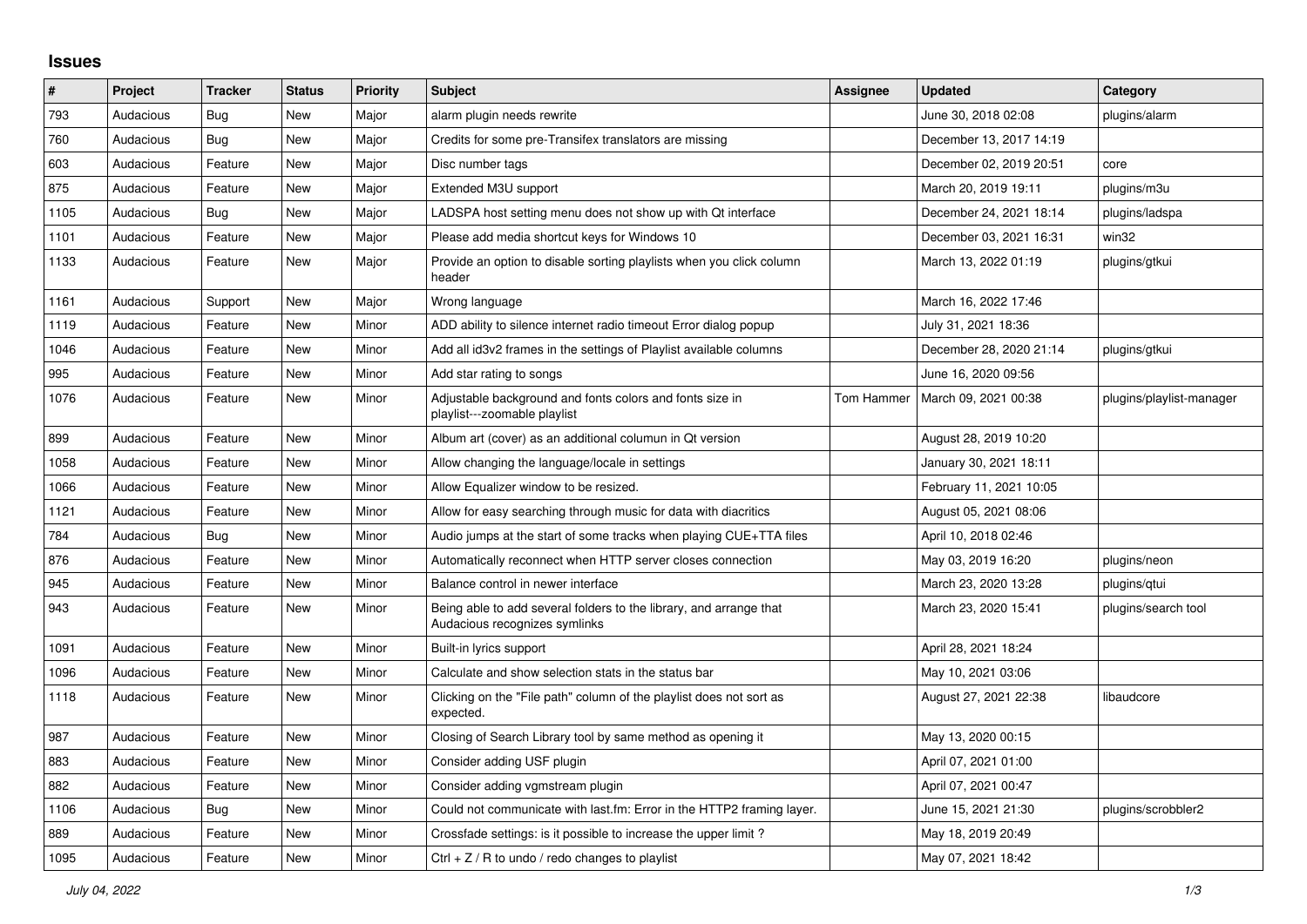| #    | Project   | <b>Tracker</b> | <b>Status</b> | <b>Priority</b> | Subject                                                                                                                                   | <b>Assignee</b>  | <b>Updated</b>           | Category           |
|------|-----------|----------------|---------------|-----------------|-------------------------------------------------------------------------------------------------------------------------------------------|------------------|--------------------------|--------------------|
| 864  | Audacious | Feature        | New           | Minor           | Drag/drop songs into playlists displayed in the Playlist Manager                                                                          |                  | October 29, 2019 02:14   |                    |
| 955  | Audacious | Feature        | New           | Minor           | Enqueue option                                                                                                                            |                  | April 09, 2020 03:54     |                    |
| 1067 | Audacious | Feature        | New           | Minor           | Equalizer adjustments are coarse.                                                                                                         |                  | February 11, 2021 10:09  |                    |
| 1152 | Audacious | Support        | New           | Minor           | Error popup when there's no errors                                                                                                        | Paul<br>Anderson | February 04, 2022 04:25  | core               |
| 1116 | Audacious | Feature        | New           | Minor           | feature request: miniview mode with QT or GTK interace                                                                                    |                  | February 08, 2022 06:53  |                    |
| 1082 | Audacious | Feature        | New           | Minor           | File writer option to pad track numbers with leading zeros                                                                                |                  | March 31, 2021 00:15     | plugins/filewriter |
| 1130 | Audacious | Feature        | New           | Minor           | folders for tabs in the playlist head (an enhancement suggestion, not a<br>bug)                                                           |                  | October 24, 2021 19:04   |                    |
| 500  | Audacious | Feature        | New           | Minor           | fullscreen album art                                                                                                                      |                  | April 08, 2020 19:17     |                    |
| 1098 | Audacious | Feature        | New           | Minor           | Hide empty Services playlist sub-menu                                                                                                     |                  | May 10, 2021 09:25       | libaudgui          |
| 1108 | Audacious | Feature        | New           | Minor           | HTTPS support for Windows builds                                                                                                          |                  | December 27, 2021 04:45  | plugins/neon       |
| 1145 | Audacious | Support        | New           | Minor           | I started to code, I need m-tags support for audacious to tag files<br>witthout tags, and all I need is a (link to a) good documentation* |                  | February 25, 2022 05:01  |                    |
| 1071 | Audacious | Feature        | New           | Minor           | Linkage could be improved for packagers.                                                                                                  |                  | March 31, 2021 00:32     |                    |
| 1151 | Audacious | Feature        | New           | Minor           | Load balance XSPF tracks with multiple location URIs                                                                                      |                  | January 28, 2022 19:10   |                    |
| 968  | Audacious | Feature        | New           | Minor           | Loop PSF files at normal loop points during repeat mode                                                                                   |                  | April 16, 2020 03:25     | plugins/psf        |
| 993  | Audacious | Bug            | New           | Minor           | Lyrics for streamed content are written to cache but not read.                                                                            |                  | June 07, 2020 13:10      | plugins/lyricwiki  |
| 1093 | Audacious | Feature        | New           | Minor           | Make the Song Dialog (Qt) window wider by default                                                                                         |                  | May 17, 2021 15:36       |                    |
| 1057 | Audacious | Feature        | New           | Minor           | Matroska (mka) chapter support                                                                                                            |                  | August 27, 2021 22:54    |                    |
| 1142 | Audacious | Feature        | New           | Minor           | MusicBrainz support for CD plugin                                                                                                         |                  | November 20, 2021 21:46  | plugins/cdaudio    |
| 1160 | Audacious | Feature        | New           | Minor           | Ogg Opus support for streams                                                                                                              |                  | March 11, 2022 18:09     |                    |
| 873  | Audacious | Feature        | New           | Minor           | Optionally make "previous track" restart current track                                                                                    |                  | June 08, 2021 22:55      |                    |
| 1153 | Audacious | Feature        | New           | Minor           | Optional sort column for File Created/Modified date and time                                                                              |                  | February 04, 2022 16:00  | libaudgui          |
| 51   | Audacious | Feature        | New           | Minor           | Option to inhibit suspend                                                                                                                 |                  | February 13, 2021 09:23  |                    |
| 924  | Audacious | Feature        | New           | Minor           | Option to replace playlist contents by drag and drop                                                                                      |                  | December 02, 2019 20:15  |                    |
| 1099 | Audacious | Feature        | New           | Minor           | Per-track ReplayGain shouldn't be enabled by default                                                                                      |                  | May 09, 2021 13:41       |                    |
| 1048 | Audacious | Feature        | New           | Minor           | PipeWire support                                                                                                                          |                  | May 04, 2022 19:36       |                    |
| 1170 | Audacious | Feature        | New           | Minor           | Playback mode button                                                                                                                      |                  | April 22, 2022 16:01     |                    |
| 913  | Audacious | Feature        | New           | Minor           | Play / create new playlist from selection                                                                                                 |                  | December 02, 2019 20:13  | plugins/gtui       |
| 1154 | Audacious | Support        | New           | Minor           | Playlist column Headers                                                                                                                   |                  | March 06, 2022 16:06     |                    |
| 877  | Audacious | Feature        | New           | Minor           | Please add save option to cue playlists (patch included)                                                                                  |                  | March 07, 2019 04:18     | plugins/cue        |
| 429  | Audacious | Feature        | New           | Minor           | Please enable scrobbling to libre.fm in Scrobbler 2.0                                                                                     |                  | September 02, 2019 10:35 | plugins/scrobbler2 |
| 1088 | Audacious | Feature        | New           | Minor           | plugin: status icon: ADD option to select tray mouse Middle Click action                                                                  |                  | April 11, 2021 12:05     | plugins/statusicon |